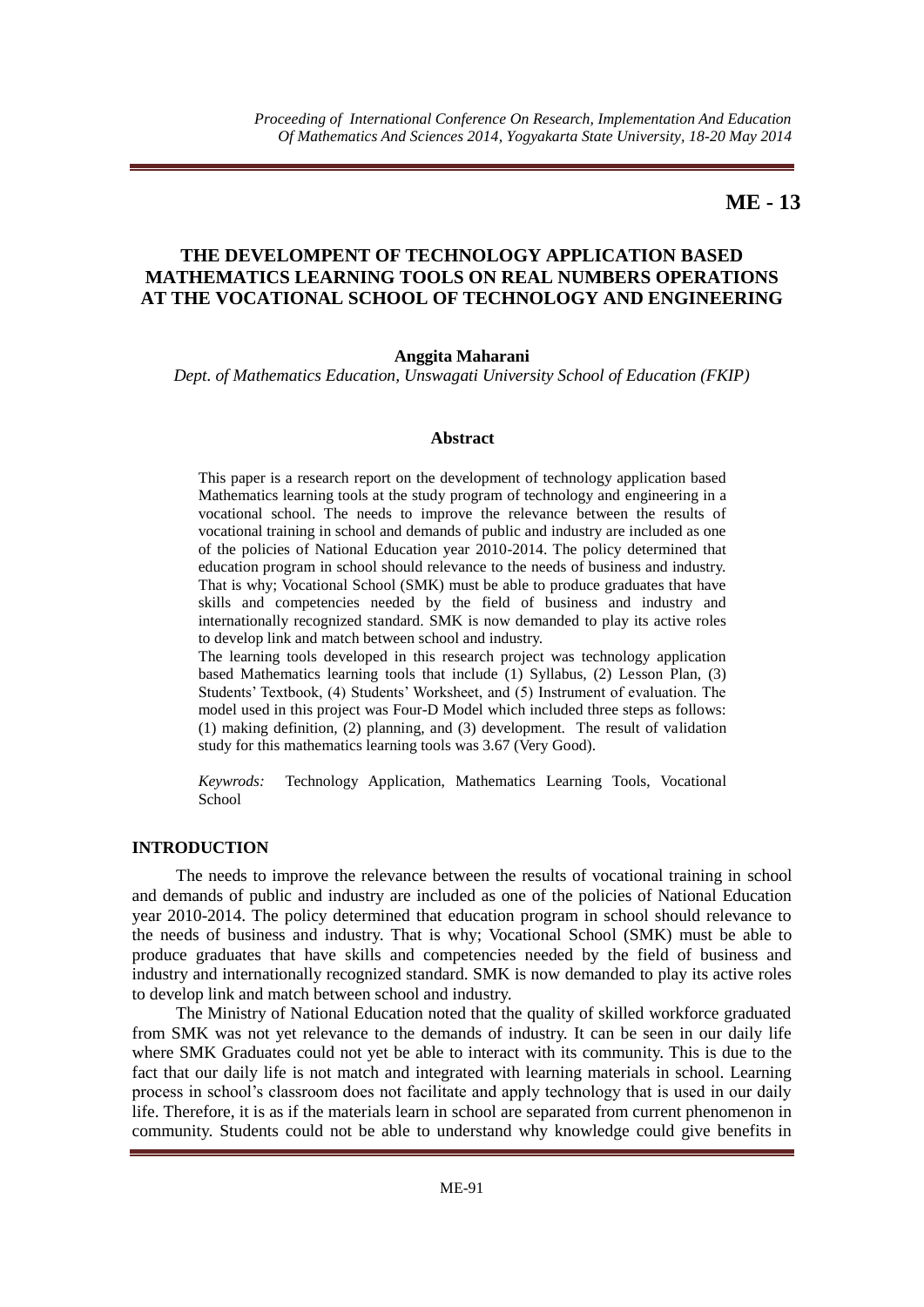their daily life. In addition, the lack of contextual textbooks is also another factor contributing to these conditions. The textbook do not facilitate students of SMK to connect what they learn in school and what they find in community.

## **Theoretical Foundation**

### **1. Mathematics Teaching at SMK**

Mathematics teaching in school refers to the three main functions of mathematics: a tool, a mindset, and knowledge. Mathematics learning process focused on the structures of the mathematics system. Abstract ideas in mathematics are developed by its topics in hierarchical ways and deductive reasoning. Therefore, mathematics concepts must be firstly understood before manipulating those topics. Mathematics learning involve the process of thinking where people are said to be thinking if they conduct mental activities; and this is what people need to do when learning mathematics.

The scope of mathematics include 1) operation of numbers, 2) equations, inequalities, and matrix, 3) trigonometry, 4) series and sequencies, 5) two dimension geometry, 6) vector, 7) statistics, and 8) calculus.

### **2. Technology Application based Mathematics Learning**

Substantially technology has become an integral part of human life since thousand years ago. Along with the development of human civilization, technology changes all the time and it is getting complex and sophisticated. Technology is a human being creation that is developed in order to overcome problems and human limitation (Syukur, 2004). All kinds of technology are system created to fulfill specific objectives with the essence to help human being to reduce their burden, improve their productivity, and use resources efficiently.

Ranchman as quoted by Sukestiyano (2009b: 1) define the application of science in daily life or in other disciplines could give benefits in form of technology application. Learning materials of math and science are connected to the real application in daily life or to other disciplines. For examples, the materials of series and sequences are connected to the cell separation in biology or radioactive shedding; central tendency of statistics is connected to the report of classroom improvement or to the report about crime rate, etc.

Through the principles of learning to do, learning to be, and learning together, mathematics learning must rely on the thought that students must learn and it is supposed to be comprehensive and integrated. According to Zuakrdi (in Cahyono, 2009: 25), mathematics learning should direct its orientation to two Freudenthal Perspectives as follows:

- 1) Mathematics as human activity; students should be given opportunities to learn to do activities in all topics in math, and
- 2) Mathematics must be connected to reality; it should close to students' situation and condition in their daily life.

Moreover, Cahyono (2009) said that learning strategies should refer to the needs of current technology. It means that all materials should be developed in KTSP Curriculum and connected to the context and technology. The question that need to answer is "is there any benefit of the materials given to students' future?". In studying the materials of real number operation that is connected to automotive technology, students study it through the process of fuel component system, manual transmission, and other components.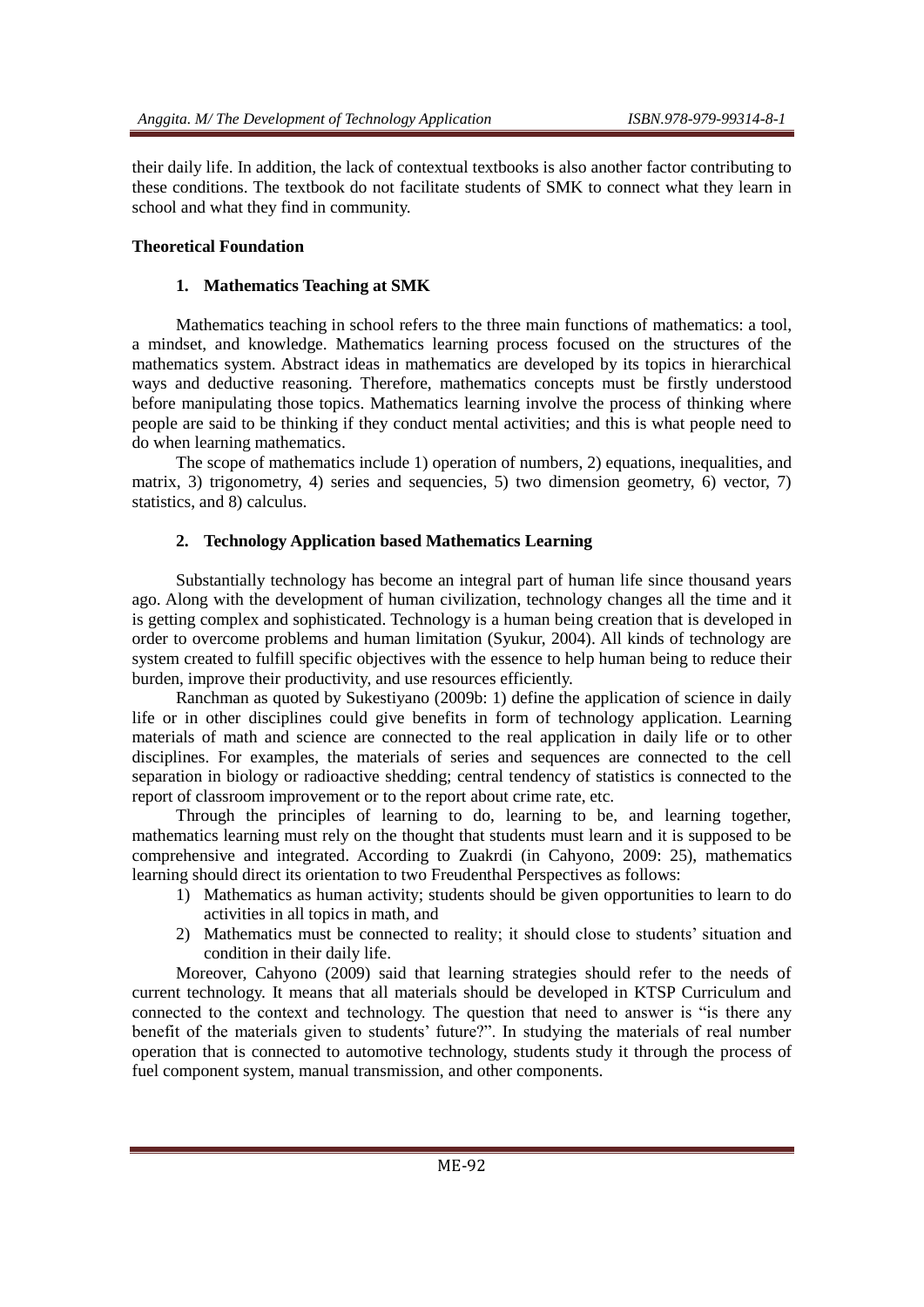# **3. Mathematics Application in Automotive Technology**

Mathematics is part of sciences that applies symbols and topics to figure out a concept. Concept development in mathematics should not be limited to the current topics, but also connected to other relevant topics in other disciplines in integrated ways.

As one of the branches of technology, curriculum of SMK majoring in automotive technology is well-developed in order to cover basic mathematics, physics, and chemistry. Mathematics as a basic science should become to foundation for technology of automotive. Therefore, the relevance of math materials and automotive technology should become the basic of curriculum development of SMK majoring in Technology and Engineering.

In learning automotive competencies, there are so many counting such as the one used to find out the capacity of machine, cylinder volume, compress comparison, piston acceleration, torsion or torque, correlation between machine and acceleration of the motorcycle in every transmission position, force power of rear tire, and etc. Therefore, in general, mathematics could form students' honesty if they are directed in right ways.

In order to support the success of automotive technology, math learning should be coordinated with automotive learning. It is very important to teach mathematics materials that could become the foundation of problem analysis in automotive technology.

In math problems, this process is called as Applied Routine (R-T) as it is stated by Hudojo (2005: 69) that RT is a routine problem that has thing to do with real life situation in which its completion procedures are very basic and had been previously taught by teachers. In accordance with standard competence and basic competence of automotive and mathematics in the curriculum, the application of mathematics in automotive technology could be described in the following Table 1.

| <b>Table 1</b>                                  |
|-------------------------------------------------|
| The Application of Real Number Operations       |
| in Fuel System and Transmission of a Motorcycle |

| <b>MATERIAL OF</b><br><b>REAL NUMBER</b><br><b>OPERATIONS</b> | <b>STANDARD OF</b><br><b>COMPETENCE</b> | <b>BASIC</b><br><b>COMPETENCE</b>       | <b>CASE SAMPLES</b>                                                                                                                                                                                                                                   |
|---------------------------------------------------------------|-----------------------------------------|-----------------------------------------|-------------------------------------------------------------------------------------------------------------------------------------------------------------------------------------------------------------------------------------------------------|
| 1. Operation on<br>integers                                   | Motorcycle<br>lamp<br>electric circuits | Current block in<br>the series circuits | Counting total block in a<br>circuit series consists of 3<br>blocks with 2 $\Omega$ , 4 $\Omega$ , 6 $\Omega$<br>consecutively by adding all<br>blocks as follows:<br>R total = $R1 + R2 + R3$<br>$= 2 \Omega + 4 \Omega + 6 \Omega$<br>$= 12 \Omega$ |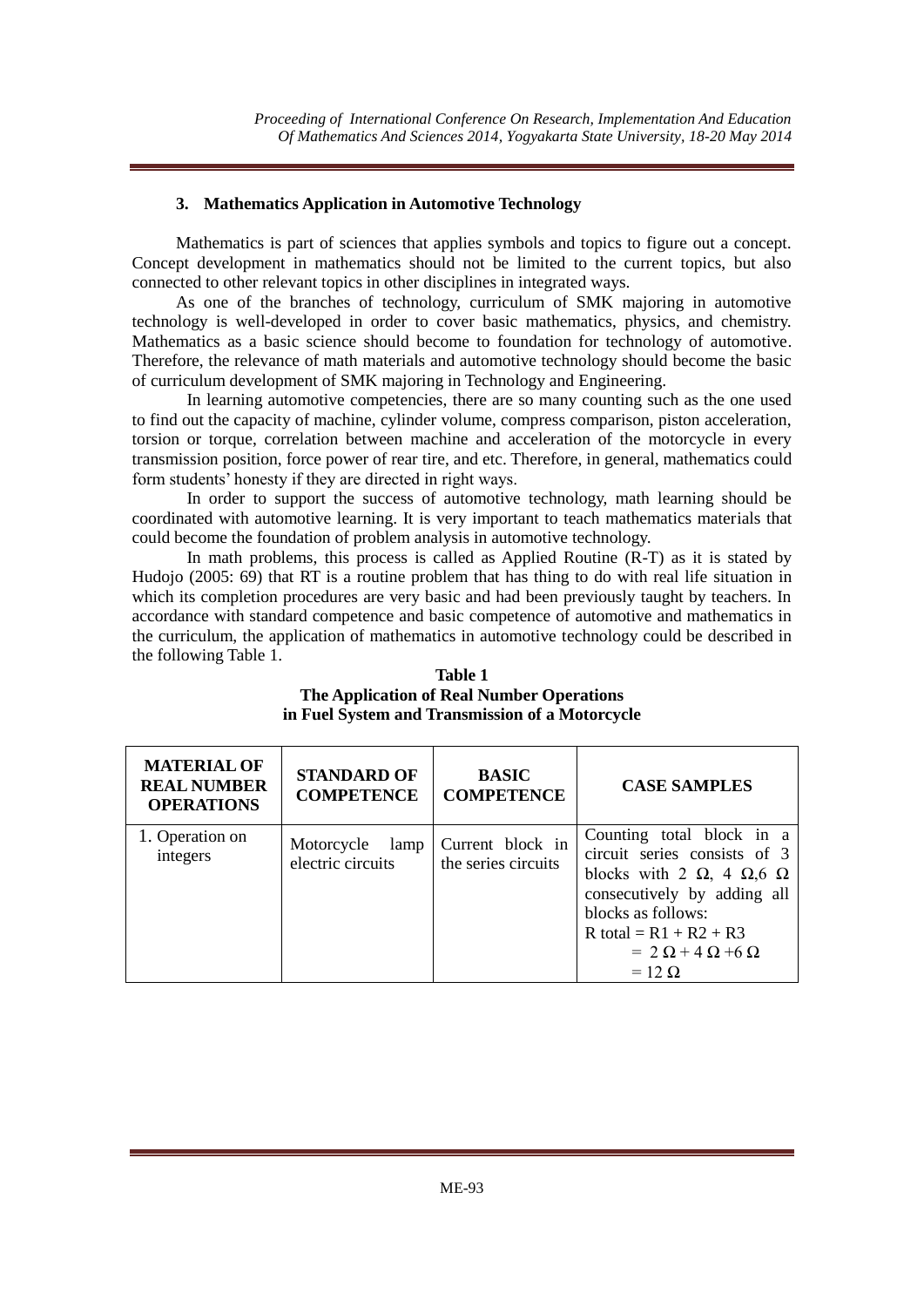<u> 1980 - Johann Barnett, fransk politiker (</u>

| <b>MATERIAL OF</b><br><b>REAL NUMBER</b><br><b>OPERATIONS</b> | <b>STANDARD OF</b><br><b>COMPETENCE</b> | <b>BASIC</b><br><b>COMPETENCE</b>                                  | <b>CASE SAMPLES</b>                                                                                                                                                                                                                                                                                                                                                                                                           |
|---------------------------------------------------------------|-----------------------------------------|--------------------------------------------------------------------|-------------------------------------------------------------------------------------------------------------------------------------------------------------------------------------------------------------------------------------------------------------------------------------------------------------------------------------------------------------------------------------------------------------------------------|
| 2. Operation of<br>fractions                                  | Machine<br>components                   | Tire gear<br>components                                            | Counting<br>length<br>of<br>the<br>unknown sides on tire gear as<br>indicated in the picture:                                                                                                                                                                                                                                                                                                                                 |
|                                                               |                                         |                                                                    | 6.2<br>12.4<br>X<br>20,5<br>53.6<br>$X = 53,6 - (20,5 + 6,2 +$<br>$12,4$ = 14,5                                                                                                                                                                                                                                                                                                                                               |
| 3. Number<br>conversions                                      | Fuel chamber                            | of<br>Comparison<br>compression<br>in<br>piston<br>chamber<br>fuel | Suzuki<br>The<br>brochure<br>of<br>Smash<br>provides<br>its<br>cylindrical capacity in 53.5<br>mm with piston in 48.8 mm.<br>Then the volume is cylinder<br>multiplied by piston<br>Vsteps = $\frac{\pi}{p} \cdot D^2 \cdot S$<br>$= 109744,96 \text{ m}$<br>$= 109.7$ cm <sup>3</sup><br>$= 110$ cc                                                                                                                          |
| 4. Direct<br>proportion and<br>converse value                 | Machine fuel<br>chamber                 | Direct proportion<br>in machine fuel<br>chamber of piston          | If compression proportion is<br>stated as a comparison of<br>cylinder volume with<br>its<br>compression,<br>then<br>the<br>comparison of compression is<br>correlated to volume piston.<br>For example, the comparison<br>of compression of touring<br>motorcycle in 8:1 and 9:1, it<br>means that as long as the<br>compression move consisted<br>in higher piston could be<br>compressed into 8 times of<br>the end volume. |
| 5. Percentage                                                 | Air compression                         | Proportion of<br>piston<br>compression                             | Counting the power of a<br>motorcycle<br>with<br>its<br>compressor capacity is 85%<br>of piston compression. The<br>proportion then will be like<br>this:<br>$\mathbf{1}$<br>$\mathbf{L}$<br>4,<br>ambient                                                                                                                                                                                                                    |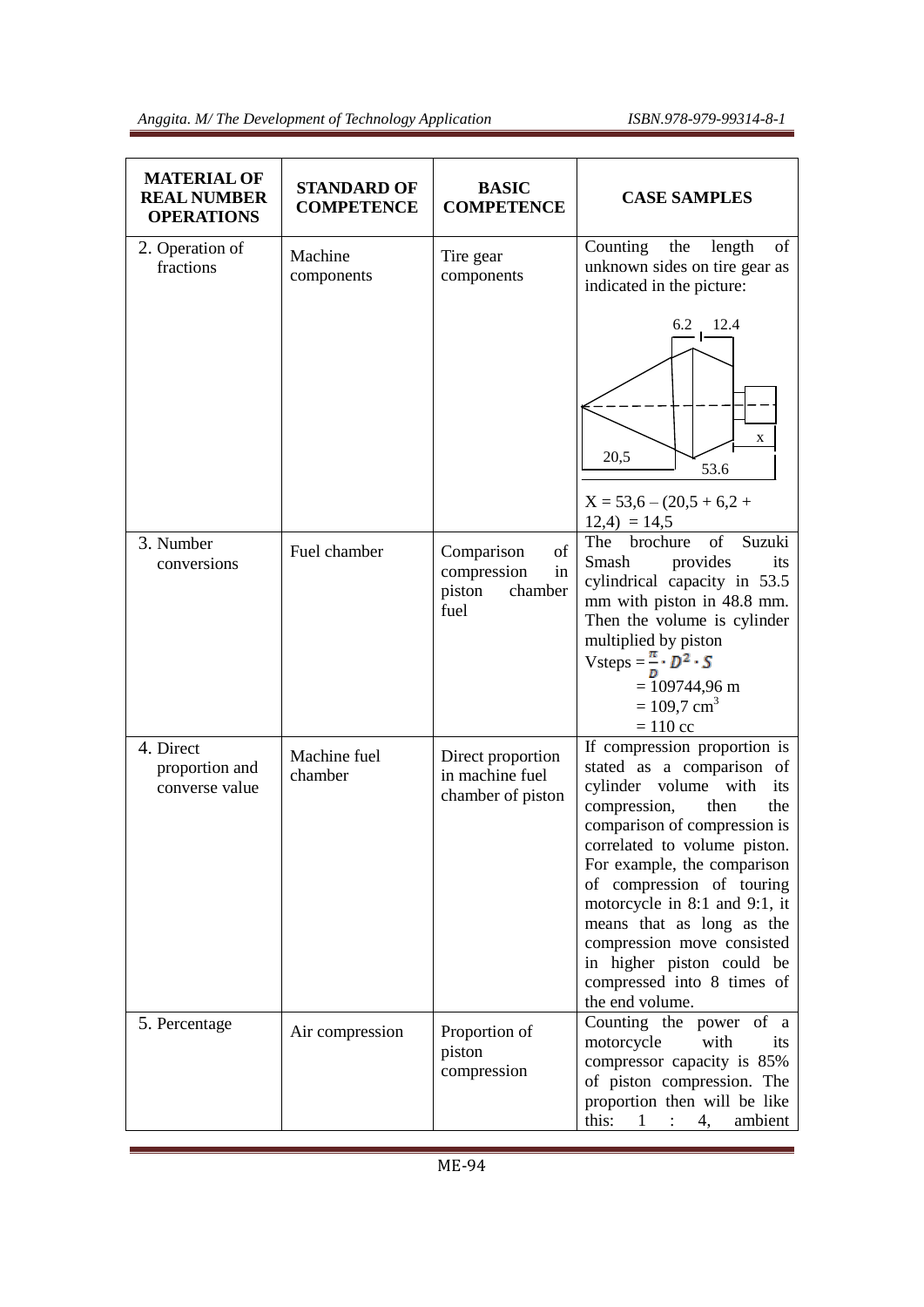*Proceeding of International Conference On Research, Implementation And Education Of Mathematics And Sciences 2014, Yogyakarta State University, 18-20 May 2014* 

| <b>MATERIAL OF</b><br><b>REAL NUMBER</b><br><b>OPERATIONS</b> | <b>STANDARD OF</b><br><b>COMPETENCE</b> | <b>BASIC</b><br><b>COMPETENCE</b>             | <b>CASE SAMPLES</b>                                                                                                                                                                                                                                                                                                                   |
|---------------------------------------------------------------|-----------------------------------------|-----------------------------------------------|---------------------------------------------------------------------------------------------------------------------------------------------------------------------------------------------------------------------------------------------------------------------------------------------------------------------------------------|
|                                                               |                                         |                                               | temperature in $30^{\circ}$ C, mass<br>flow rate in $3,5$ kg/dt,<br>constant number of air $R =$<br>28,29 kg.m/kg $^0$ K.                                                                                                                                                                                                             |
| 6. Direct<br>proportion and<br>converse value                 | Manual<br>transmission<br>system        | Manual<br>transmission<br>system of tire gear | Counting the number of tire<br>gears if the known<br>comparison is 12:17. Then<br>the number of gears B $(Z_B)$ =<br>85 then the number of gears<br>A $(Z_A)$ can be counted by<br>using the following<br>comparison:<br>$Z_A$ : $Z_B$ = 12:17<br>$Z_A$ : 85 = 12:17<br>$17Z_A = 12 \times 85$<br>$= \frac{12,85}{ }$<br>17<br>$= 60$ |

This table is based on standard of competency and basic competence

#### **RESEARCH METHOD**

The development model used in this project was a modified model of Thiagarajan (in Trianto, 2007: 65) which consists of three steps as follows: 1) making definition, 2) planning, and 3) development.

In order to analyze the data gathered from *validator*, average analysis used in this steps was intended to count average number of every aspects in every tools. Learning tools were classified as good if they fell into the category of Fair, Good, and Very Good.

The results of validation evaluation from experts for each tool were analyzed based on averaged scores. Average scores of aspects were determined based on average scores of each evaluation aspects. The following table describes average scores of validity of the tools.

| Table 2                                                             |  |
|---------------------------------------------------------------------|--|
| <b>Scores Criterion Determining the Validity Level of the Tools</b> |  |

| Interval              | Criterions          |
|-----------------------|---------------------|
| $1,00 \leq Va < 2,00$ | Not Valid           |
| $2,00 \leq Va < 3,00$ | Less Valid          |
| $3,00 \leq Va < 4,00$ | <b>Fairly Valid</b> |
| $4,00 \leq Va < 5,00$ | Valid               |
| $Va = 5,00$           | Very Valid          |
|                       |                     |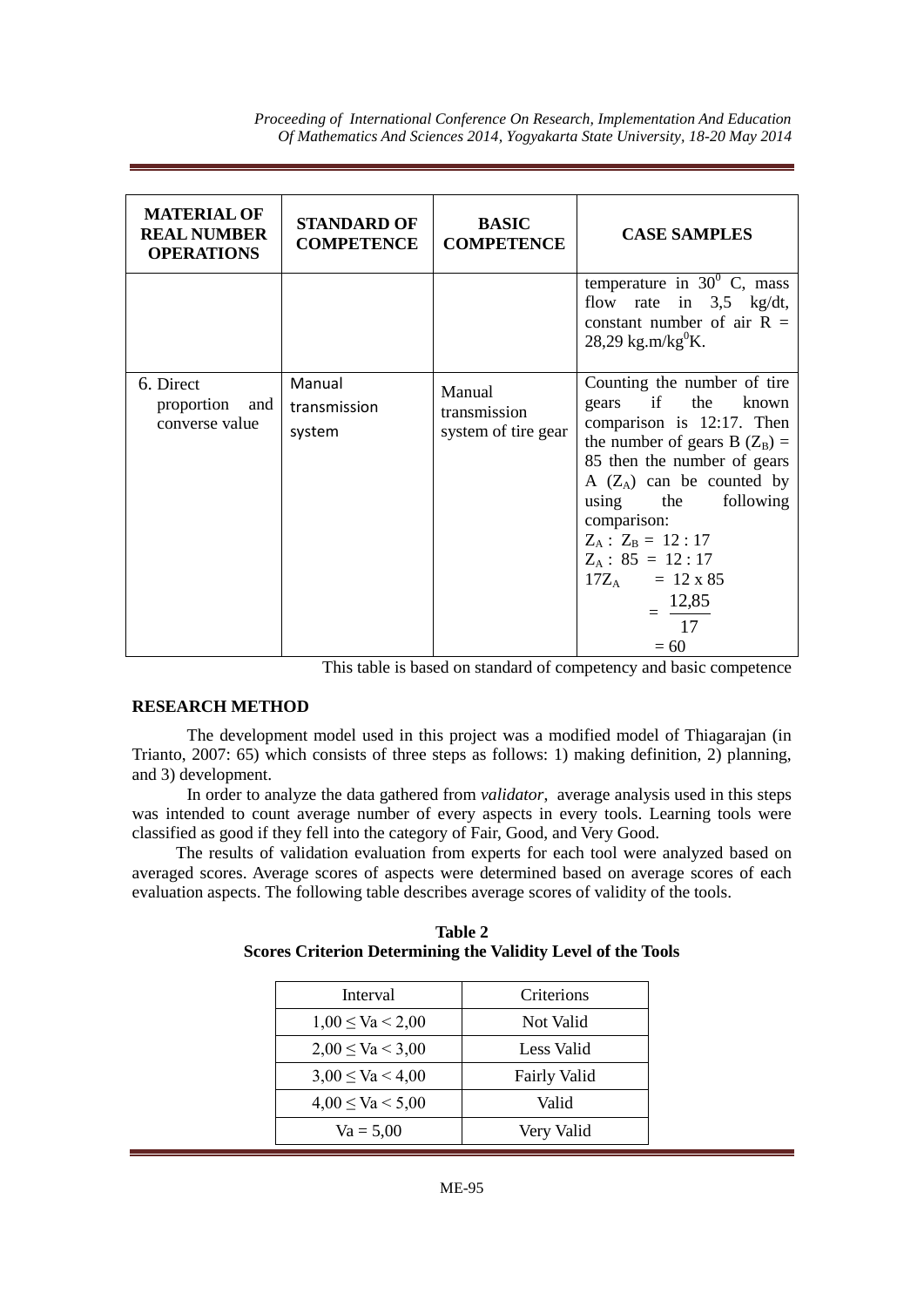The criteria of learning tools can be classified as good validity level if the minimum validity could be reached. If the validity could not reach the minimum validity level, then a revision was conducted by inserting corrections and comments from experts so the ideal learning tools could be reaches both for its construct and contents.

In order to test the validity of learning results test instruments, the test items were triedout in classroom. Then, its validity, reliability, differentiate standard, and difficulty index were calculated.

#### **RESULT AND DISCUSSION**

1. The description of the results in Development/Construction Step

From the results of validation of every tool of learning, it could be found average scores of validation in 3.67. The description of validation of the preliminary draft the technology-based learning tools are shown in the following table 3.

**Table 3 Evaluation Results of Validity of the Preliminary Draft of the Learning Tools**

|                |                              |      | <b>SCORE FROM VALIDATOR</b> |      |      |      |                | <b>CATEGORIES</b>                         |
|----------------|------------------------------|------|-----------------------------|------|------|------|----------------|-------------------------------------------|
| N <sub>O</sub> | <b>ASPECTS</b>               | I    | Н                           | Ш    | IV   | v    | <b>AVERAGE</b> | OF<br><b>VALIDATION</b><br><b>RESULTS</b> |
|                | Syllabus                     | 3,80 | 3,40                        | 3,75 | 3,60 | 3,90 | 3,69           | Very Good                                 |
| 2              | Lesson Plan                  | 3,80 | 3,40                        | 3,40 | 3,60 | 3,75 | 3,59           | Very Good                                 |
| 3              | <b>Students' Textbook</b>    | 3,90 | 3,50                        | 3,90 | 3,65 | 3,90 | 3,77           | Very Good                                 |
| 4              | Students' worksheet<br>(LKS) | 3,86 | 3,71                        | 3,29 | 3,43 | 3,29 | 3,51           | Very Good                                 |

The results of tryout of the learning results evaluation instrument are shown in the folliwing table 4.

**Table 4 The Tryout Results of the Instrument for Evaluating Learning Results** 

|                |                                          | Validiy                         |                        | Level of difficulty                         |                                               | Differentiate standard                            |                       | Reliability    |
|----------------|------------------------------------------|---------------------------------|------------------------|---------------------------------------------|-----------------------------------------------|---------------------------------------------------|-----------------------|----------------|
| Items          | Item<br>validity<br>scores<br>$(r_{xy})$ | Criteria<br>of item<br>validity | Level of<br>Difficulty | Classification<br>of level of<br>difficulty | Scores of<br>differentiate<br>standard<br>(D) | Classification<br>of<br>differentiate<br>standard | Reliability<br>scores | Classification |
| 1              | 0,73                                     | High                            | 0,81                   | Easy                                        | 0,27                                          | Fair                                              |                       |                |
| $\overline{2}$ | 0,86                                     | Very<br>High                    | 0,81                   | Easy                                        | 0,30                                          | Fair                                              |                       |                |
| 3              | 0,88                                     | Very<br>High                    | 0,70                   | Moderate                                    | 0,35                                          | Fair                                              | 0,84                  | Very High      |
| $\overline{4}$ | 0,89                                     | Very<br>High                    | 0,75                   | Easy                                        | 0,30                                          | Fair                                              |                       |                |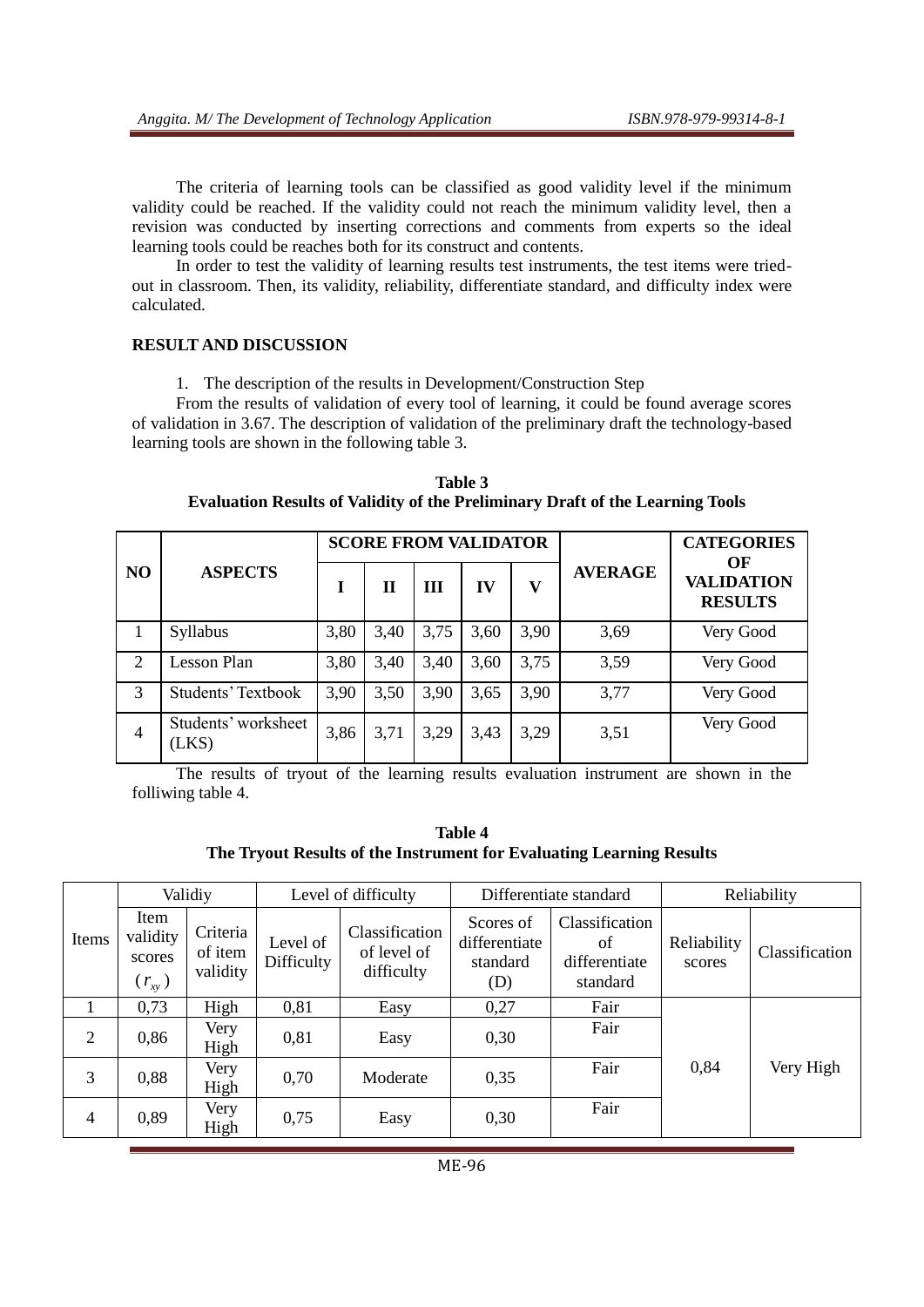|    | 0,87 | Very | 0,40 | Moderate | 0,24 | Fair      |
|----|------|------|------|----------|------|-----------|
|    |      | High |      |          |      |           |
| 6  | 0,88 | Very | 0,51 | Moderate | 0,59 | Good      |
|    |      | High |      |          |      |           |
|    |      | Very |      | Moderate |      | Good      |
|    | 0,86 | High | 0,70 |          | 0,42 |           |
| 8  | 0,67 | High | 0,50 | Moderate | 0,55 | Good      |
| Q  | 0,84 | High | 0,61 | Moderate | 0,75 | Very Good |
| 10 | 0,68 | High | 0,74 | Easy     | 0,45 | Good      |

2. Discussion on Tools Development Results

Technology based mathematics learning tools are tools that was created through the development process and been able to fulfill the minimum validity of construct that was previously determined by experts. It was not only the validity of the end product, but also the creation process that gone through development procedures. The tools used in this project had been previously developed through research and development and validated by experts and gone through many revisions.

# **CONCLUSION AND SUGGESTION**

The followings are some conclusions and suggestion this research could offer:

- 1. This research and development project using modified Four-D model had successfully produced a prototype of learning tools for teaching technology based mathematics in real number operation in Grade X of Vocational School majoring in Technology and Engineering. The developed mathematics learning tools is a technology based mathematics learning tools in which its design consists of real-life problems in real number operation. Through the validation process of experts and peer review, it can be produced a valid technology-based mathematics learning tools for real number operations in Grade X of Vocational School majoring in Technology and Engineering.
- 2. The followings are the suggestions of this research: a) teachers need to focus on studying of more specific technology application, and b) teachers need to be able to develop problems that can lead students to develop their mathematics application skills and apply it in real-life situation.

# **REFERENCES**

- Cahyono, A. 2009. Pengembangan Model Creative Problem Solving Berbasis Teknologi dalam Pembelajaran Matematika di SMA. *Seminar Nasional V. Proceedings.* Semarang: Jurusan Matematika FMIPA Universitas Negeri Semarang.
- Hudojo, H. 2005. *Kapita Selekta Pembelajaran Matematika*. Malang: Universitas Negeri Malang.
- Sukestiyarno. 2009b. *Inovasi Pembelajaran dan Implikasinya Terhadap Pengembangan Pendidikan di Era Global.* Makalah disajikan dalam Seminar Nasional dengan tema